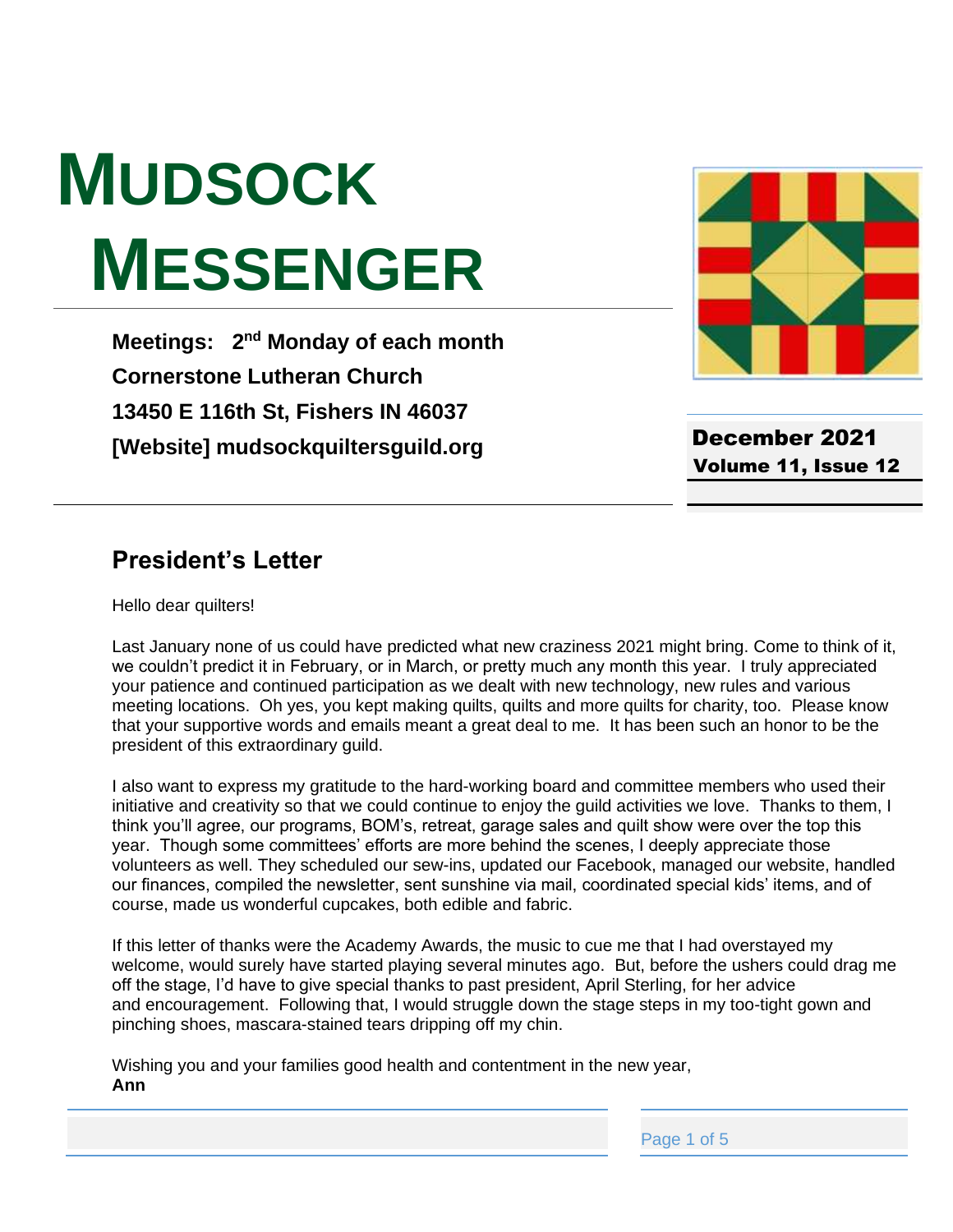## **December 13th -- Mudsock Quilters Guild Meeting & Holiday Celebration (10:30–1:00)**

On December 13, our meeting will begin at **10:30 am** at Delaware Township Community Center. We will have a short business meeting, Show and Tell, the raffle quilt drawing and BOM before lunch. Steals and Deals will be set up as well. If you did not order a boxed lunch, feel free to bring your own food. Please note, there will not be a microwave available.

#### **December Birthdays and New Members**

- 03 Tiffany Johnsen 19 Sue Griffith 23 Susan Goodman
- 09 Beverly Gach 20 Carol Suiter 26 Sara Hook
	-
- 11 Rochelle Hughes 21 Elizabeth Sampson 27 Meri Mahlstedt
- 12 Pat Cuddington 21 Kevin Deeds 30 Linda Freeman

#### **Welcome to New Members!**

Wanda Black Stephanie Ellis Heather Gum Ann Houchin Joan Pfrommer

.

## **Upcoming Mudsock Events**

**Dec 13: Mudsock Guild Meeting, 10:30-12:30,** Delaware Township Community Center at 9193 131st Street, Fishers. Annual Holiday Celebration with boxed lunches.

**Dec. 14, Dec. 21 & Dec 28: Community North Bee Shopping, 1:00-3:00,** Community Health Pavilion, 9669 E 146th Street, Noblesville, IN. Shopping in December will be by appointment only. Call Diane Dimpfl, 317-550-9080 to schedule.

**Dec. 28: Delaware Sew Bee, 9:30-3:00**, Delaware Township Government Center, 9090 E. 131st Street, Fishers.

**Jan. 10: Mudsock Guild Meeting, 9:30-12:00,** Cornerstone Lutheran Church, 13450 E 116th St, Fishers IN 46037



Page 2 of 5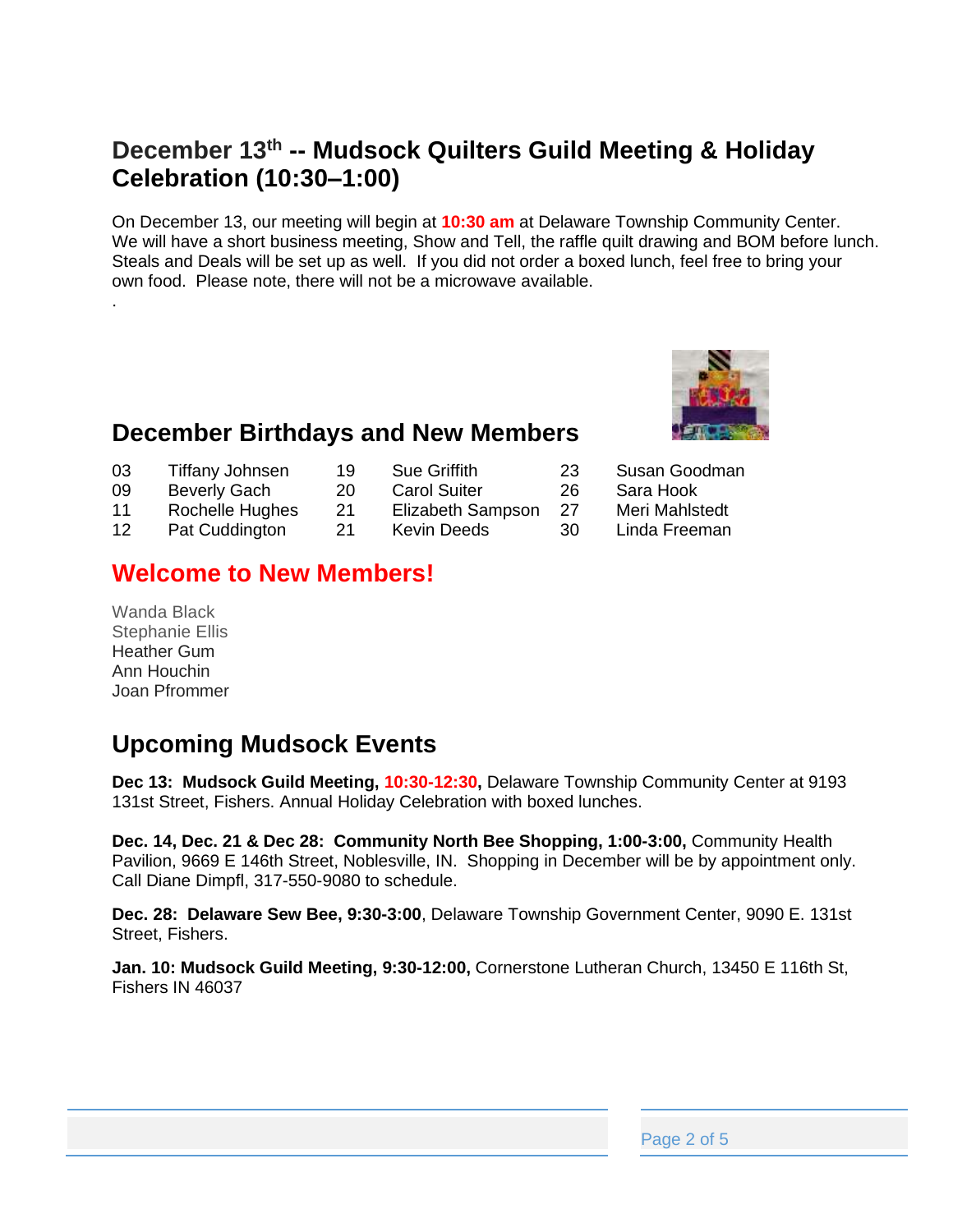## **Membership Committee**

#### **Annual Dues**

We will begin collecting dues for 2022 at the November guild meeting. Dues are due by the March meeting and they are \$25.00. Please bring your check or money in an envelope marked with your name and sock number and place it in the membership box. We will have your membership card ready for you at the next meeting. You may also go to the website and pay dues using PayPal and we will have your card for you at the next meeting. Thanks.

#### **Wanda Feder**

## **Website Committee**

The Website Committee is growing! June Koeske will be joining the crew for 2022! We will be available to help you with all of your website needs. Our contact information can be found on the Current Members link on the website. Help me welcome June to the committee!

## **Show me the Money!**

Guild president, Ann Ricciardelli, and treasurer, Laura Anderson met on November 2<sup>nd</sup> to review the year-to-date financials. This fulfilled a new requirement that was added to the by-laws in September 2021. We are happy to report that the books are in excellent order!



#### **THIS QUILT COULD BE YOURS!**

Mudsock's first ever quilt raffle started at the September 13<sup>th</sup> Meeting. Raffle tickets will be sold at \$1 each or 6 for \$5. The drawing will be held at our Christmas party 12/13/21. Proceeds will go to support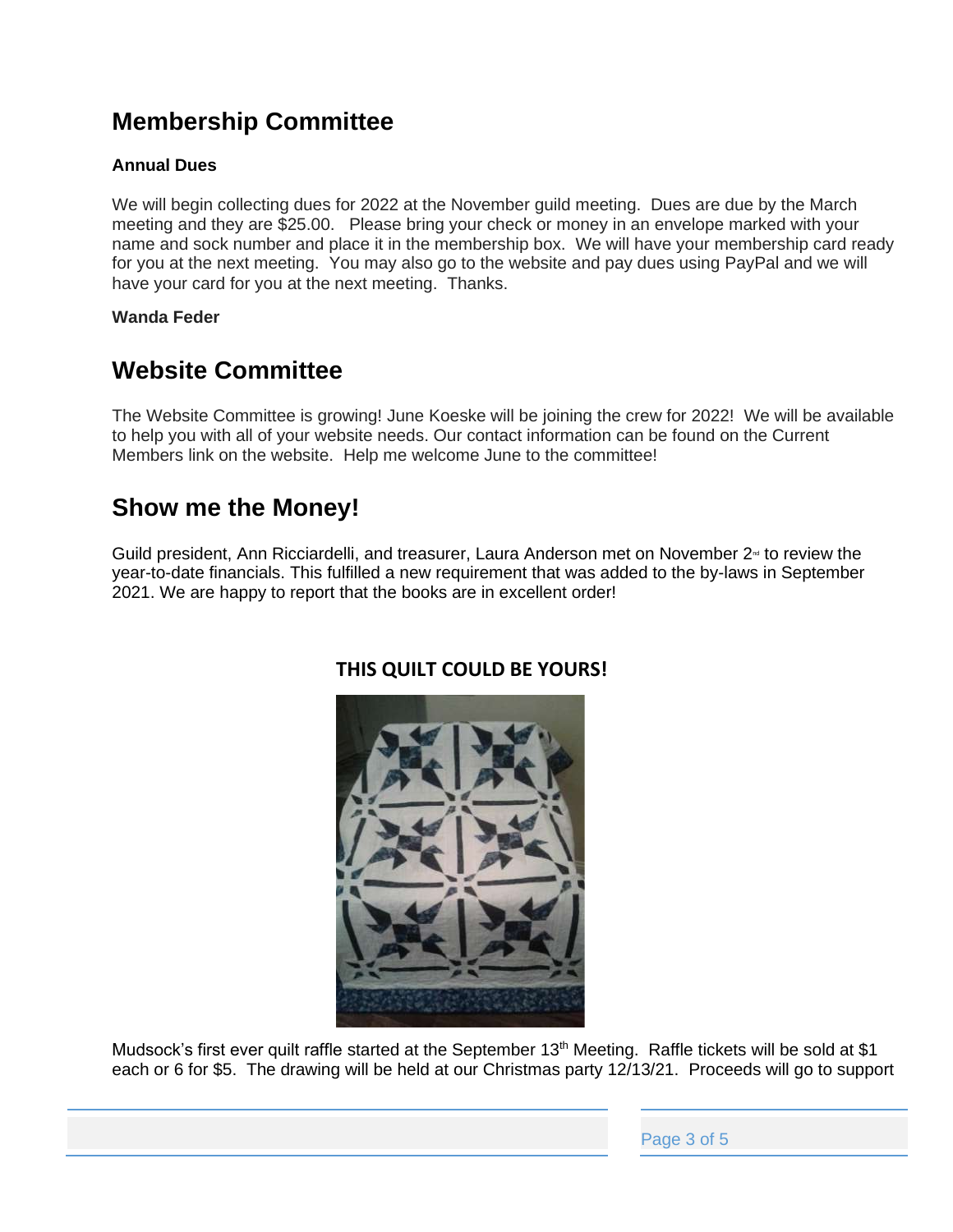our charity work at Community North Hospital Christmas Quilts. We need your support with this fundraiser due to Covid and possible restrictions of hospital auxiliary funding.

**Facts about this beautiful quilt**: created by Pat Jones, quilted by Diane Dimpfl, the quilt measures 51" x 68"; fabrics were from donated fabric in the storeroom. Pat says it was a "Mystery Quilt", so she had no idea what the finished quilt would look like. The pattern is call "Propensity" and the quilt is a beautiful combination of blue and white fabrics. The back is a navy and white print and is soft and cuddly.

Tickets are available for sale till the December meeting when we will do the drawing.

#### *Diane Dimpfl*

#### **Volunteers Needed**!

The guild is looking for a couple more members to lead the Community North sewing bee and quilt show. Two volunteers have already stepped up but we still need a person to be the administrator and one to be the raffle quilt manager. The administrator's job can be done mostly from home if you wish. The raffle quilt manager will only have a big push around the time of our quilt show. New members, don't be shy now! Being on a committee is wonderful way to meet friends and feel more a part of the guild. If you are curious about these positions, please contact Ann Ricciardelli or Diane Dimpfl.

#### **Other Upcoming Quilting Events**

#### **AQS 2022 Quilt Week Shows**

**Daytona Beach, FL** February 23–26, 2022 *Ocean Center*

**Branson, MO** March 23–26, 2022 *Branson Convention Center*

## **Block of the Month**

**Paducah, KY** April 27–30, 2022 *Schroeder Expo Center*

**Grand Rapids, MI** August 17–20, 2022 *DeVos Place Convention Center*

"**Block of the Month**" (BOM) is a quick and easy way to learn new piecing techniques while contributing to member quilts. Each month, the BOM Committee selects a unique block pattern which they assemble at home and bring to the meeting.

Everyone who wants to participate follows the same free pattern, using random fabrics with specified colorways. The following month, all the blocks are displayed, and a raffle is held to determine who gets to take the blocks home for an instant quilt. If enough members join in the fun, we might have 3-4 beneficiaries of the blocks.

Page 4 of 5